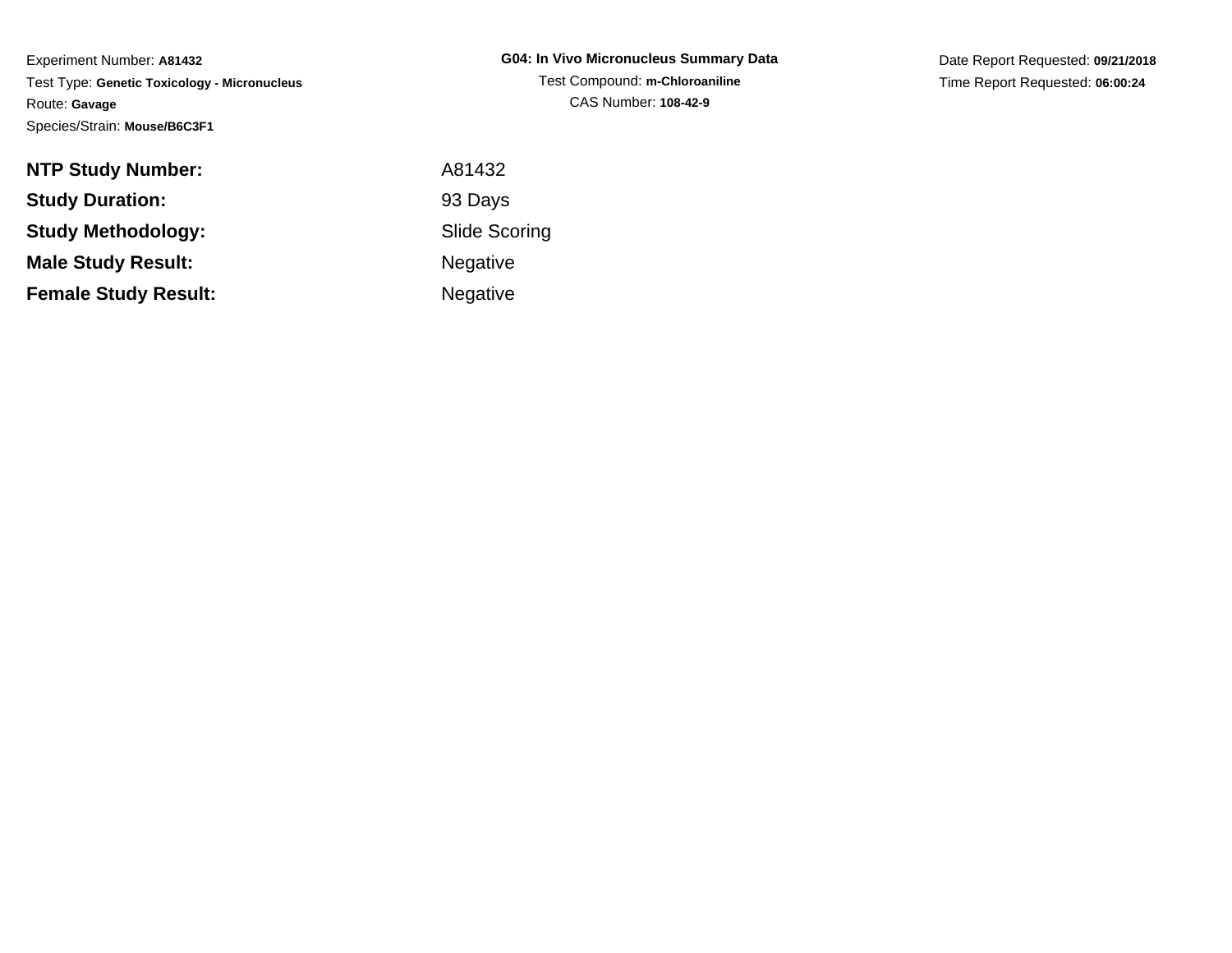|                              | Tissue: Blood; Sex: Male; Number of Treatments: 6; Time interval between final treatment and cell sampling: 24 h |                    |         |  |
|------------------------------|------------------------------------------------------------------------------------------------------------------|--------------------|---------|--|
|                              |                                                                                                                  | <b>MN NCE/1000</b> |         |  |
| Dose (mg/kg)                 | N                                                                                                                | Mean $\pm$ SEM     | p-Value |  |
| Vehicle Control <sup>1</sup> | 5                                                                                                                | $0.90 \pm 0.24$    |         |  |
| 10.0                         | 5                                                                                                                | $1.10 \pm 0.10$    | 0.3273  |  |
| 20.0                         | 5                                                                                                                | $1.40 \pm 0.10$    | 0.1484  |  |
| 40.0                         | 5                                                                                                                | $1.10 \pm 0.19$    | 0.3273  |  |
| 80.0                         | 5                                                                                                                | $1.00 \pm 0.16$    | 0.4092  |  |
| 160.0                        | 5                                                                                                                | $1.20 \pm 0.25$    | 0.2562  |  |
| Trend p-Value                |                                                                                                                  | 0.4220             |         |  |

 $e$  0.4220

Trial Summary: Negative

Page 2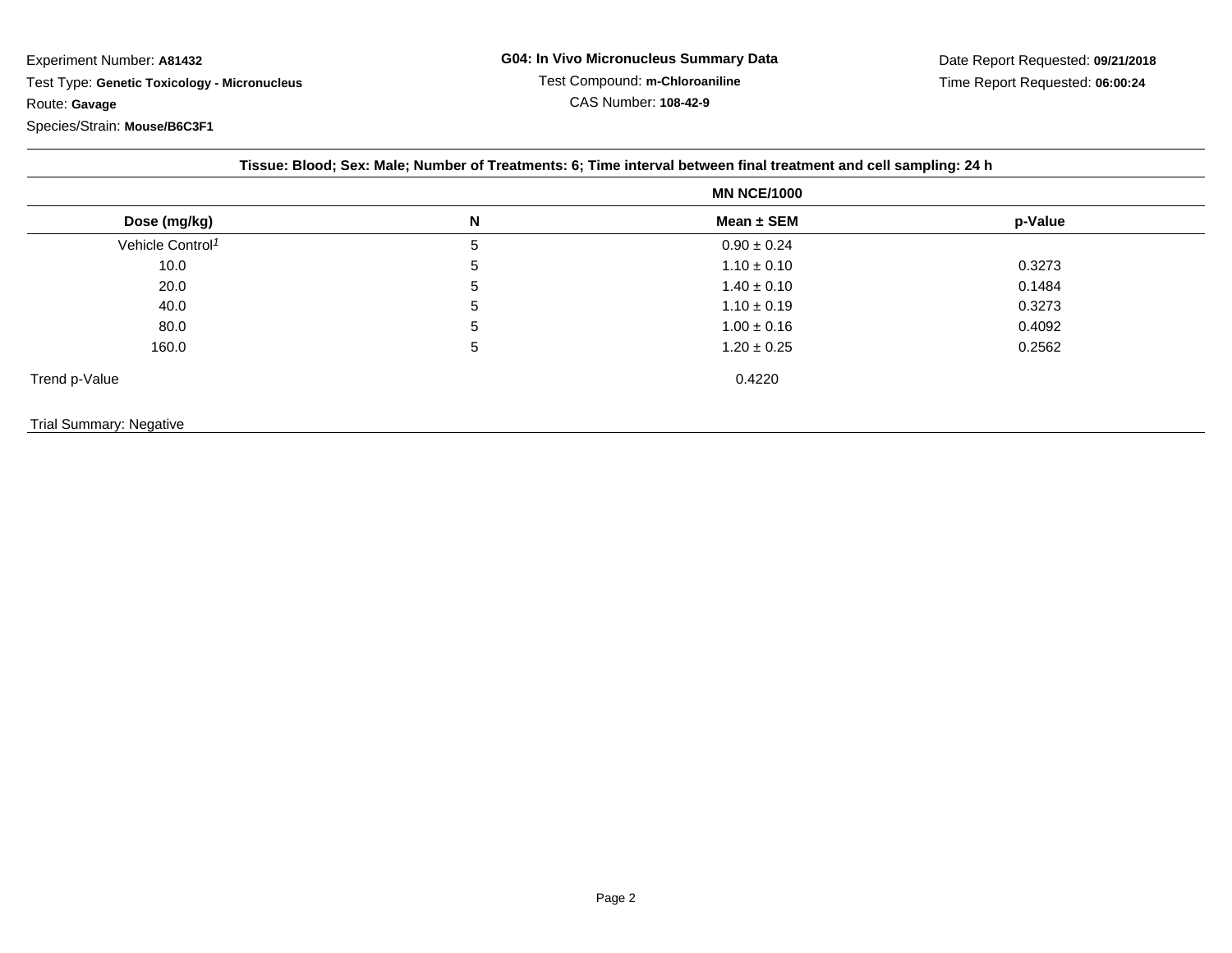|                              | <b>MN NCE/1000</b> |                 |         |
|------------------------------|--------------------|-----------------|---------|
| Dose (mg/kg)                 | N                  | Mean ± SEM      | p-Value |
| Vehicle Control <sup>1</sup> | 5                  | $0.60 \pm 0.19$ |         |
| 10.0                         | 5                  | $1.10 \pm 0.33$ | 0.1125  |
| 20.0                         | 5                  | $1.00 \pm 0.00$ | 0.1586  |
| 40.0                         | 5                  | $1.40 \pm 0.19$ | 0.0367  |
| 80.0                         | 5                  | $1.00 \pm 0.22$ | 0.1586  |
| 160.0                        | 5                  | $0.90 \pm 0.19$ | 0.2192  |
| Trend p-Value                |                    | 0.4910          |         |